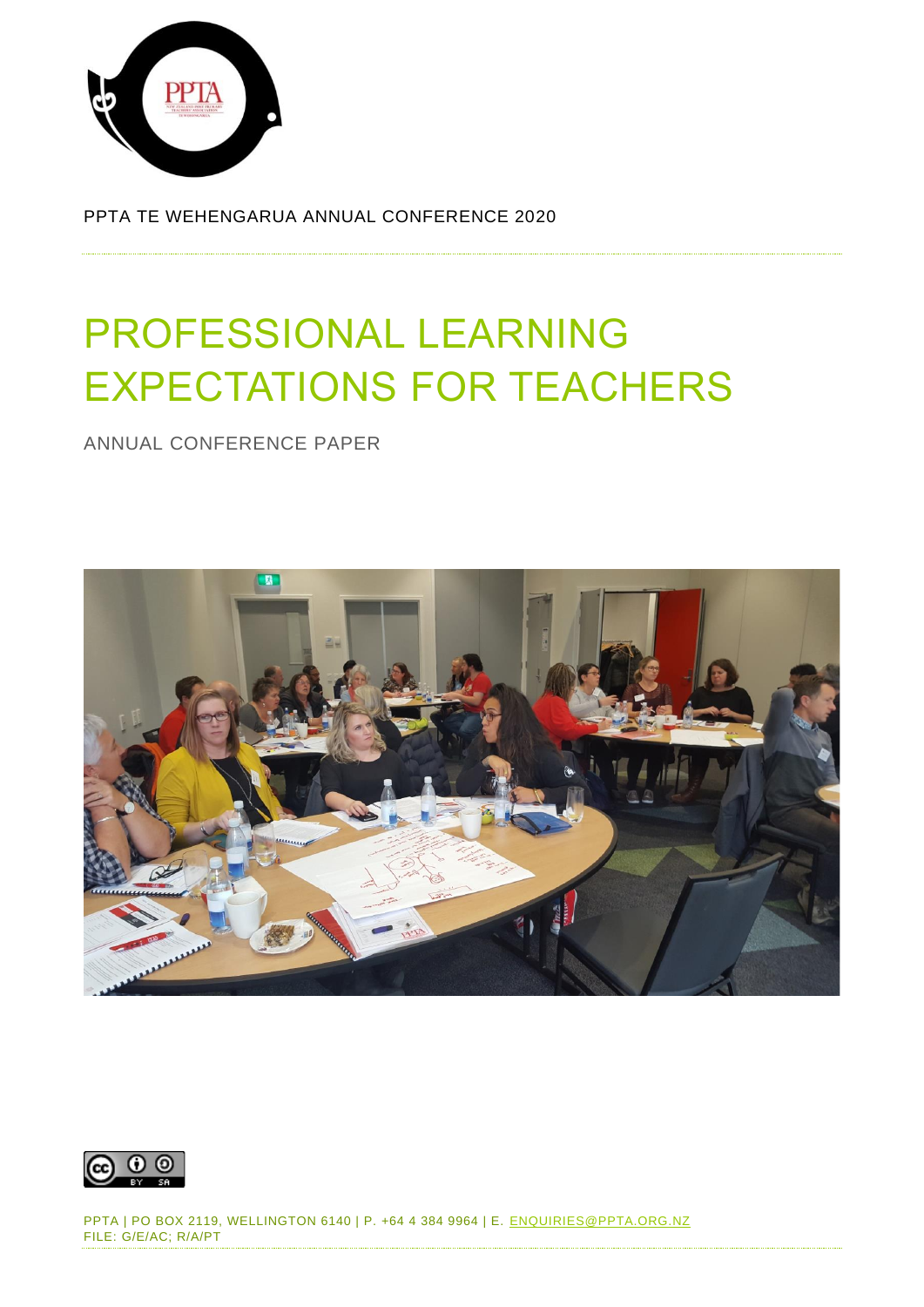The Association does not have a policy on the amount of professional learning and development secondary teachers should be expected to do, or indeed are entitled to receive. This paper explains why this is problematic and proposes that teachers should receive 20 hours PLD per year with at least 10 of those hours under teacher control.

## <span id="page-1-0"></span>**RECOMMENDATIONS**

- 1. That the report be received.
- 2. That the appropriate expectation for ongoing professional learning and development (PLD) for fully certificated secondary teachers be 20 hours per year.
- 3. That 10 of these hours should be for self-identified needs.
- 4. That both employer-directed and self-identified PLD should be resourced by the employer through an allocation of contact time and/or any associated course and attendance costs.
- 5. That time spent above the expectation should be at the professional discretion of the teacher.
- 6. That guidelines are prepared covering what constitutes PLD and where PLD sits within hours of work, and the call back provisions of the collective agreements.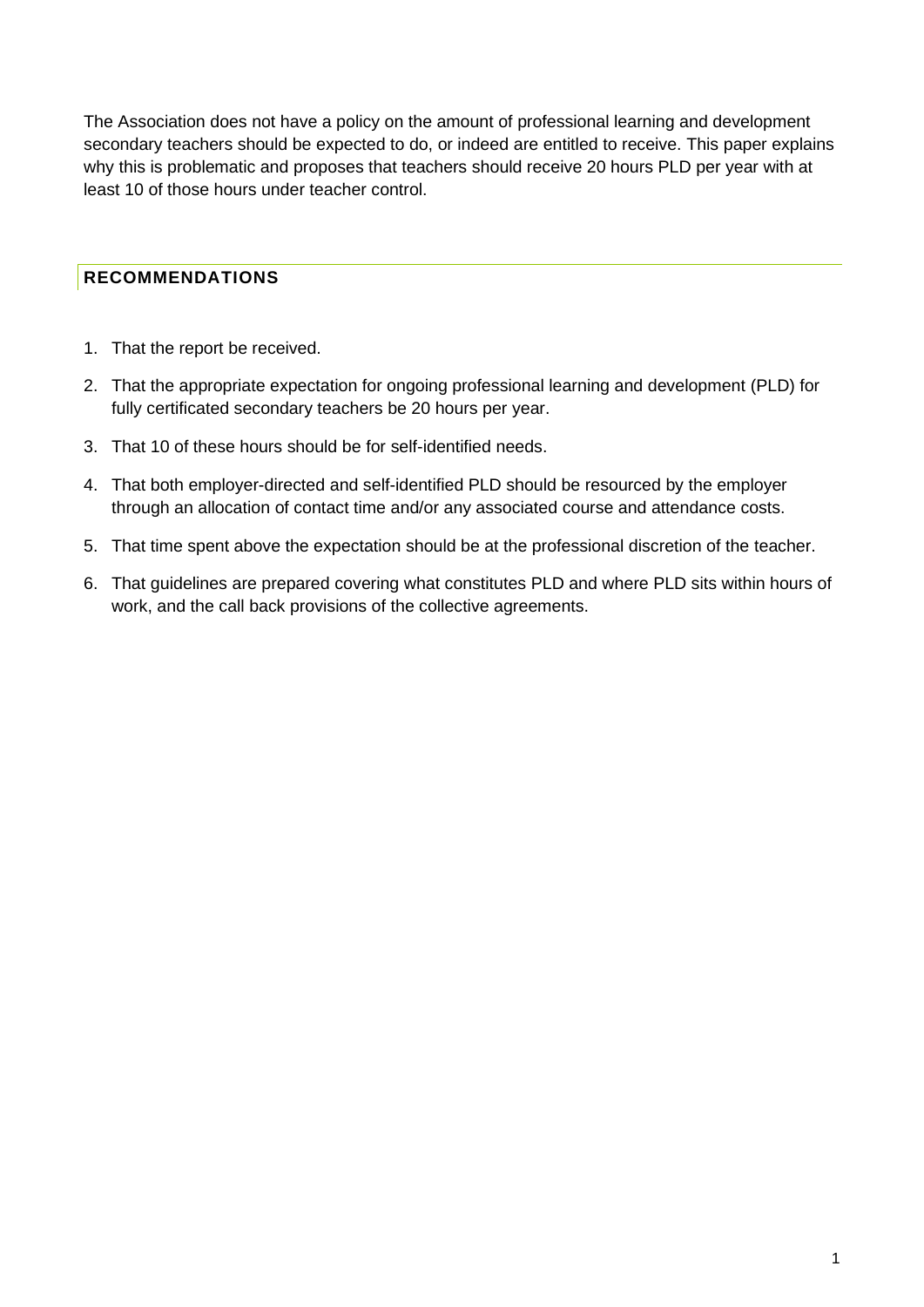# **CONTENTS**

| 1.  |                                                                                       |  |
|-----|---------------------------------------------------------------------------------------|--|
| 2.  | Professional development (PD), professional learning (PL) or profesional learning and |  |
| 3.  |                                                                                       |  |
| 4.  |                                                                                       |  |
| 5.  |                                                                                       |  |
| 6.  |                                                                                       |  |
| 7.  |                                                                                       |  |
| 8.  |                                                                                       |  |
| 9.  |                                                                                       |  |
| 10. |                                                                                       |  |
| 11. |                                                                                       |  |
| 12. |                                                                                       |  |
| 13. |                                                                                       |  |
| 14. |                                                                                       |  |
| 15. |                                                                                       |  |
| 16. |                                                                                       |  |
| 17. |                                                                                       |  |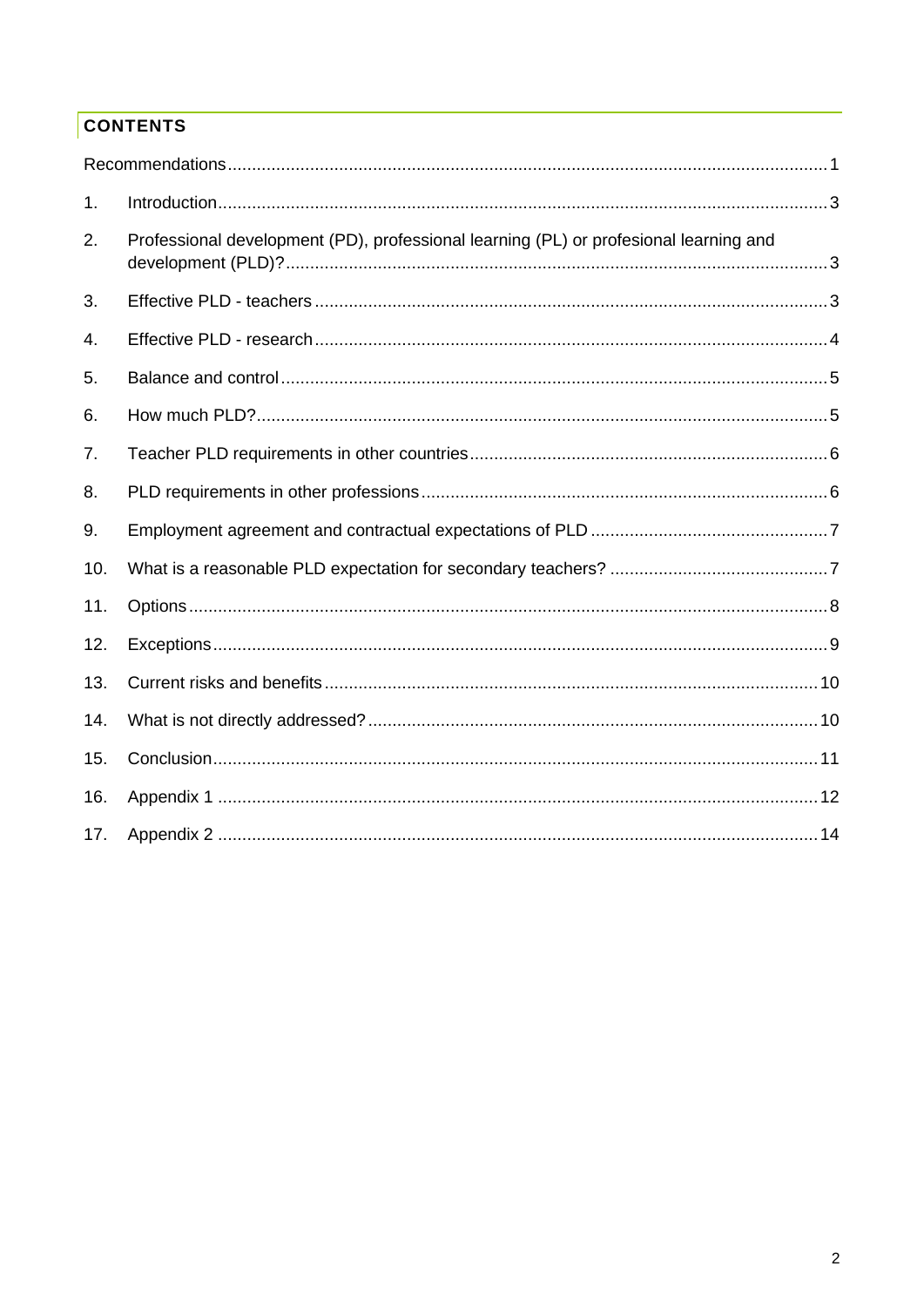#### <span id="page-3-0"></span>**1. INTRODUCTION**

- 1.1 Professional learning plays an important role in keeping teachers motivated and effective and their practice current. It is both a right and a responsibility. PPTA has substantial existing policy on adequacy and access to professional development but no policy on what is an appropriate amount that is reasonable to expect for a competent, trained teacher.
- 1.2 The absence of an agreed expectation of what constitutes an appropriate amount of professional learning for teachers has led to this being defined by employers, workplace by workplace. For many members this means that the number of hours spent in employerdirected professional learning contributes to an unmanageable workload. Our last major survey on PLD commitments in 2013 indicated an average commitment of over 140 hours per year, per teacher. PLD continued to be identified as a workload issue in the 2016 Joint Working Group on Secondary Teacher Workload, so it was unsurprising when in a PPTA April 2020 survey of 660 randomly selected members indicated a very high level of support for the inclusion of time spent on professional learning being counted towards teachers' hours of work.
- 1.3 This paper argues that PPTA, as the professional body representing secondary teachers, should establish a policy on what the appropriate expectation of PLD should be for members of the secondary teaching profession.

#### <span id="page-3-1"></span>**2. PROFESSIONAL DEVELOPMENT (PD), PROFESSIONAL LEARNING (PL) OR PROFESIONAL LEARNING AND DEVELOPMENT (PLD)?**

2.1 There is some debate about which term - professional development or professional learning - should be used. Some view professional development as a more traditional approach to learning which is passive and individual, whereas professional learning is active, based in the teaching environment, and supported by peers in a professional learning community<sup>1</sup>. PPTA prefers the all-encompassing term professional learning and development (PLD).

#### <span id="page-3-2"></span>**3. EFFECTIVE PLD - TEACHERS**

- 3.1 Teachers were asked about the characteristics of the least effective and most effective PLD they had experienced<sup>2</sup> (Appendix 1).
- 3.2 For 68% of teachers their least effective PLD involved a whole staff transmission model and for 73% it was delivered in-house. Interestingly though, for 54% of teachers their most effective PLD was also delivered in-house, so clearly this is not a critical factor either way.

<sup>1</sup> Stewart, C. (2014) Transforming Professional Development to Professional Learning in Journal of Adult Education.

Volume 43, Number 1

<sup>2</sup> PPTA (2013) Research Report Professional Learning and Development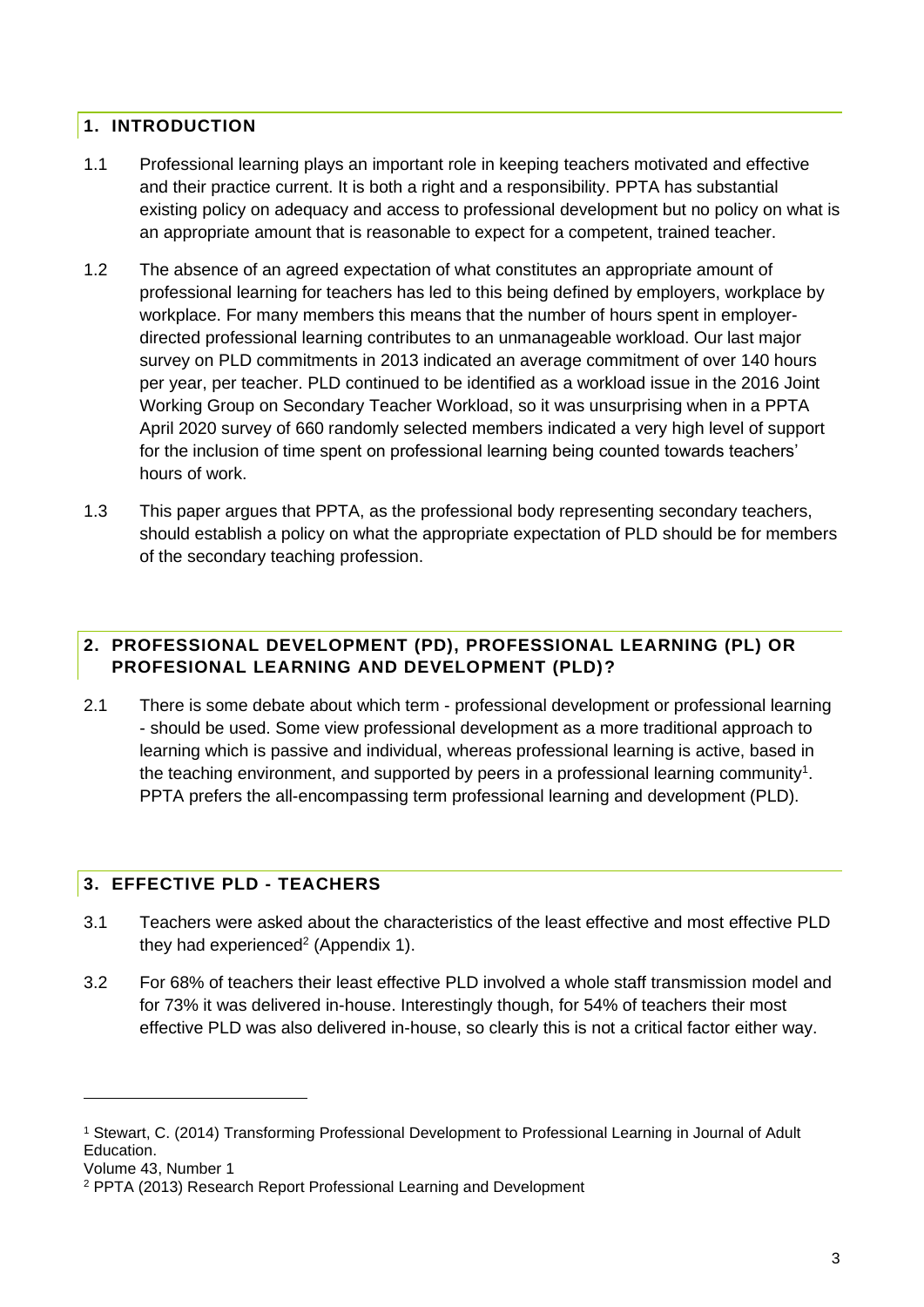Similarly, while for 63% of teachers their least effective PLD was one-off, that is, a single session event, for 56% of teachers their most effective PLD was one-off, too.

- 3.3 The features clearly associated with the most effective but not with the least effective, PLD were that it was in the teacher's learning area, had a good facilitator, was relevant, and included reflection time.
- 3.4 It is also worth noting the importance teachers place on the collaboration with colleagues from a range of schools, with 87% of teachers associating this with their most effective PLD.

#### <span id="page-4-0"></span>**4. EFFECTIVE PLD - RESEARCH**

- 4.1 Timperley et al in the PLD BES<sup>3</sup> identify the key components of effective teacher PLD as:
	- extended time and opportunities to learn (necessary but not sufficient);
	- external expertise is typically necessary (but not sufficient);
	- teachers' engagement in learning at some point is more important than initial volunteering;
	- prevailing discourses are challenged;
	- opportunities to participate in a professional community of practice are more important than place;
	- opportunities are consistent with wider trends in policy and research; and
	- active school leadership.
- 4.2 In some areas the teacher survey aligns with the research but not in others. An example of this is one-off PLD. One explanation for this is that at times teachers need very specific information to do their job, like the NCEA best practice workshops offered after the NCEA realignment. In these situations one-off workshops can be very effective. Researchers would find it very difficult to link a one-off activity to student achievement (a key component of 'effective' PLD).
- 4.3 However, most teachers would agree with research regarding the benefit of external expertise, integrating theory and practice, providing multiple opportunities for teachers to learn and practise new knowledge and skills in environments characterised by 'trust and challenge'<sup>4</sup> .

<sup>3</sup> Timperley, H.; Wilson, A.; Barrar, H.; and Fung I. (2007) Teacher Professional Learning and Development: Best Evidence Synthesis Iteration Ministry of Education. Wellington

<sup>4</sup> Timperley et al.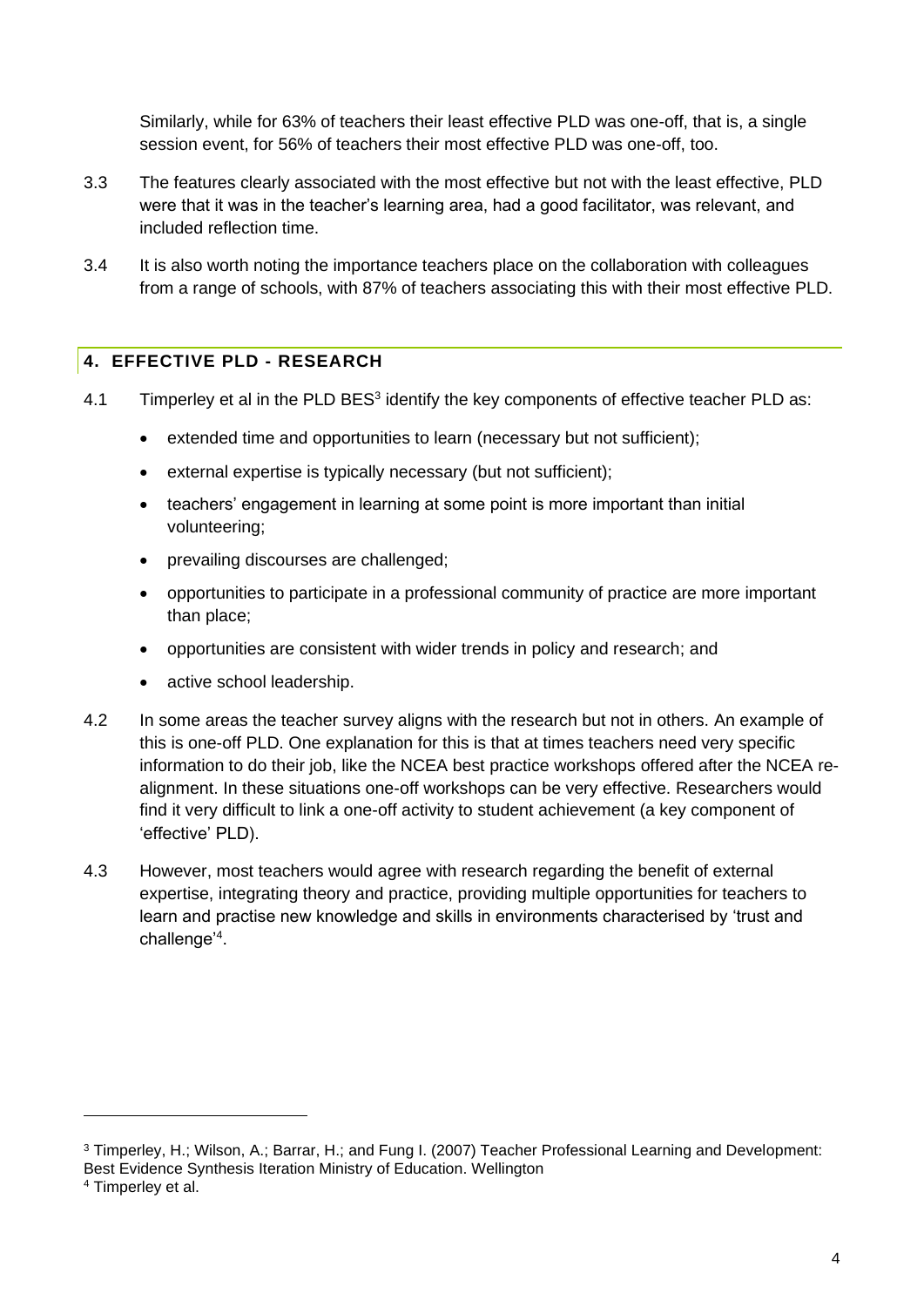#### <span id="page-5-0"></span>**5. BALANCE AND CONTROL**

- 5.1 PLD is very important in the growth and development of teachers. However, many schools find it difficult to get the balance right – how much professional learning and development should teachers be required to do, and who should control this: the teacher, the school, or government priorities?
- 5.2 It is likely to be a balance between the school's needs and those of the teacher. We accept that the school will have goals and priorities and will want to further these through teacher learning. However, teachers, as professionals, know their needs and should be supported in their development. Giving teachers choice in their PLD is both empowering and motivating and should be an expected feature of a professional body.
- 5.3 Ontario strikes the balance by requiring that teachers receive six professional development days each school year. Two days must be spent on professional development related to topics that are aligned with Ministerial goals; teachers have free choice for the remaining four<sup>5</sup>. New South Wales requires 100 hours of professional development over five years, with a minimum of 50 hours professional development through the NSW Education Standards Authority<sup>6</sup>.
- 5.4 Taking Ontario and NSW as guidelines, it would not seem unreasonable for PPTA to advocate that teachers should have control over at least 50% of their PLD entitlement.

#### <span id="page-5-1"></span>**6. HOW MUCH PLD?**

- 6.1 As there is no guidance in New Zealand about the amount of PLD that is appropriate, some teachers get too little while others are required to do too much - and this then becomes a workload and wellbeing issue as excessive workload expectations simply flow into a teacher's home and family life.
- 6.2 Establishing a PLD requirement will give schools a clear benchmark for what PLD fully certificated teachers are entitled to and provide protection for teachers where school requirements are unreasonable. Of course, there will always be teachers who choose to do more than the minimum required but that should always be an individual choice, guided by the professional needs, interests and capacity of the individual at that moment in their career and by their broader responsibilities.
- 6.3 What could a professionally endorsed expectation of an appropriate amount of PLD look like? We can draw on examples of what is required of teachers in some overseas jurisdictions.

<sup>5</sup> Retrieved from [https://ncee.org/what-we-do/center-on-international-education-benchmarking/top-performing](https://ncee.org/what-we-do/center-on-international-education-benchmarking/top-performing-countries/canada-overview/canada-teacher-and-principal-quality/)[countries/canada-overview/canada-teacher-and-principal-quality/](https://ncee.org/what-we-do/center-on-international-education-benchmarking/top-performing-countries/canada-overview/canada-teacher-and-principal-quality/)

<sup>6</sup> NSW Education Authority (2018) Maintenance of Teacher Accreditation Policy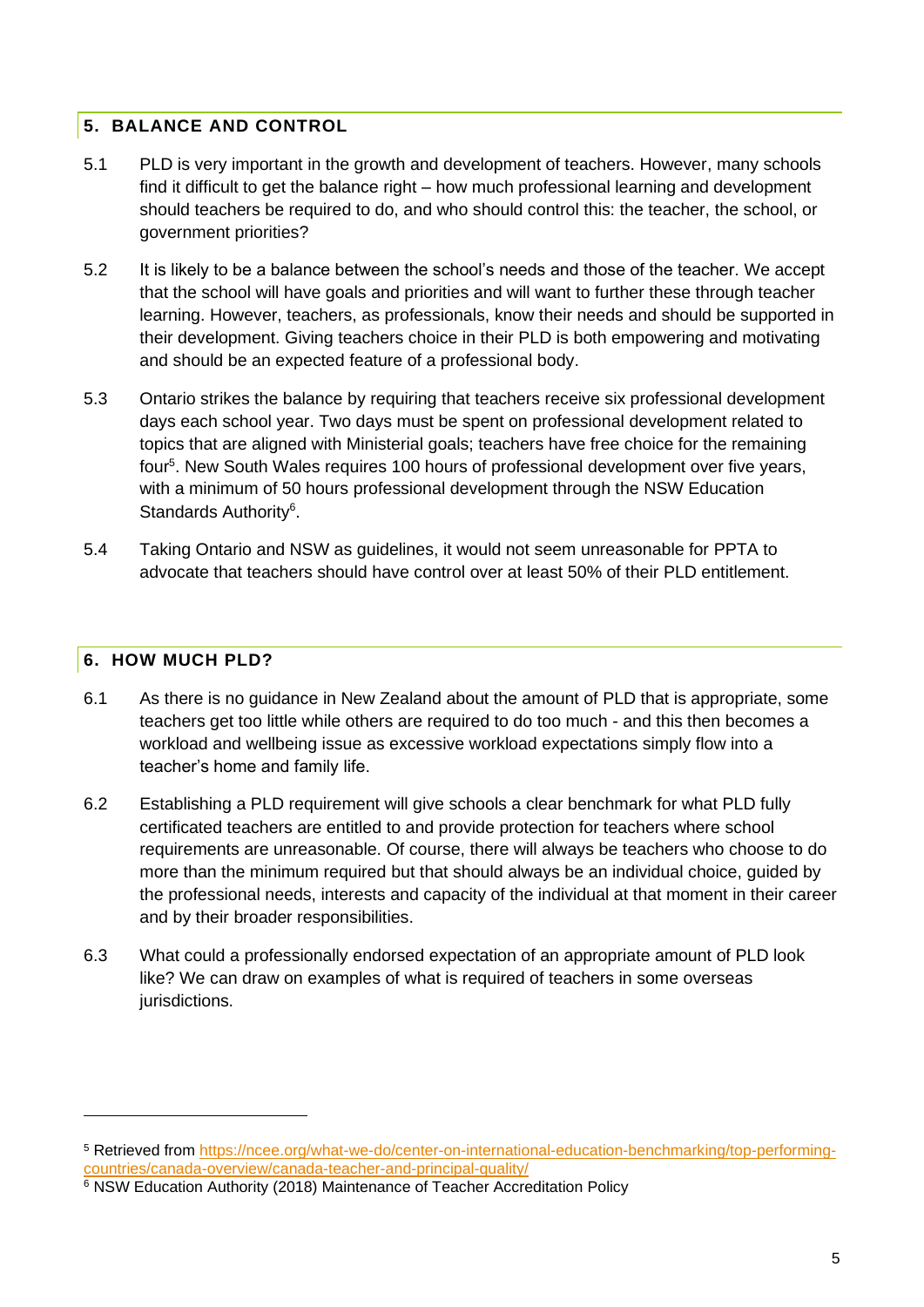#### <span id="page-6-0"></span>**7. TEACHER PLD REQUIREMENTS IN OTHER COUNTRIES**

- 7.1 In Australia most states require teachers to undertake a minimum level of PLD in order to renew their registration (practising certificate). This is either stated as an hourly annual amount or linked to the recertification cycle. For example, in Queensland a teacher must complete at least 20 hours of PLD for any calendar year; in NSW it is 100 hours over five years.
- 7.2 In England there is no set requirement for Continuing Professional Development (CPD), though on average teachers do four days per year.<sup>7</sup>
- 7.3 In Wales there is no legal minimum requirement for the length of time to be spent on CPD, which may take place both within and outside of working hours, but there are five days outside of teaching to support non-teaching activities, including in-service training, similar to our call back days<sup>8</sup>.
- 7.4 In Scotland teachers have a contractual requirement to complete a maximum of 35 hours of Continuing Professional Development (CPD) per year<sup>9</sup>.
- 7.5 In Singapore teachers have access to several types of professional development opportunities. They can improve their practice through courses at the National Institute of Education (NIE) or at the Academy of Singapore Teachers - an organisation dedicated to providing conferences, forums and seminars for teachers or study leave for those wanting to pursue degree programs. Teachers can participate in up to 100 hours of professional development per year, though the 2019 OECD *Education At A Glance* report indicates that they also have a lower teaching load (18 hours per week) than NZ teachers.

#### <span id="page-6-1"></span>**8. PLD REQUIREMENTS IN OTHER PROFESSIONS**

| <b>Profession</b>          | <b>Association</b>                                              | <b>Requirement</b><br>(hours per year) |
|----------------------------|-----------------------------------------------------------------|----------------------------------------|
| Doctors                    | Medical Council of NZ                                           | 50                                     |
| <b>Chartered Engineers</b> | Institute of Professional Engineers NZ                          | 50                                     |
| <b>Chartered Accounts</b>  | Chartered Accounts Association of NZ                            | Average 40                             |
| Engineers                  | <b>Engineering NZ</b><br>Institute of Engineering Professionals | 40                                     |

8.1 Here are the PLD requirements for other professions in New Zealand.

<sup>7</sup> Sellen, P. (2016) Teacher workload and professional development in England's secondary schools: insights from TALIS

<sup>8</sup> Retrieved from https://eacea.ec.europa.eu/national-policies/eurydice/content/continuing-professional-

development-teachers-working-early-childhood-and-school-education-90\_en

<sup>&</sup>lt;sup>9</sup> Scottish Negotiating Committee for Teachers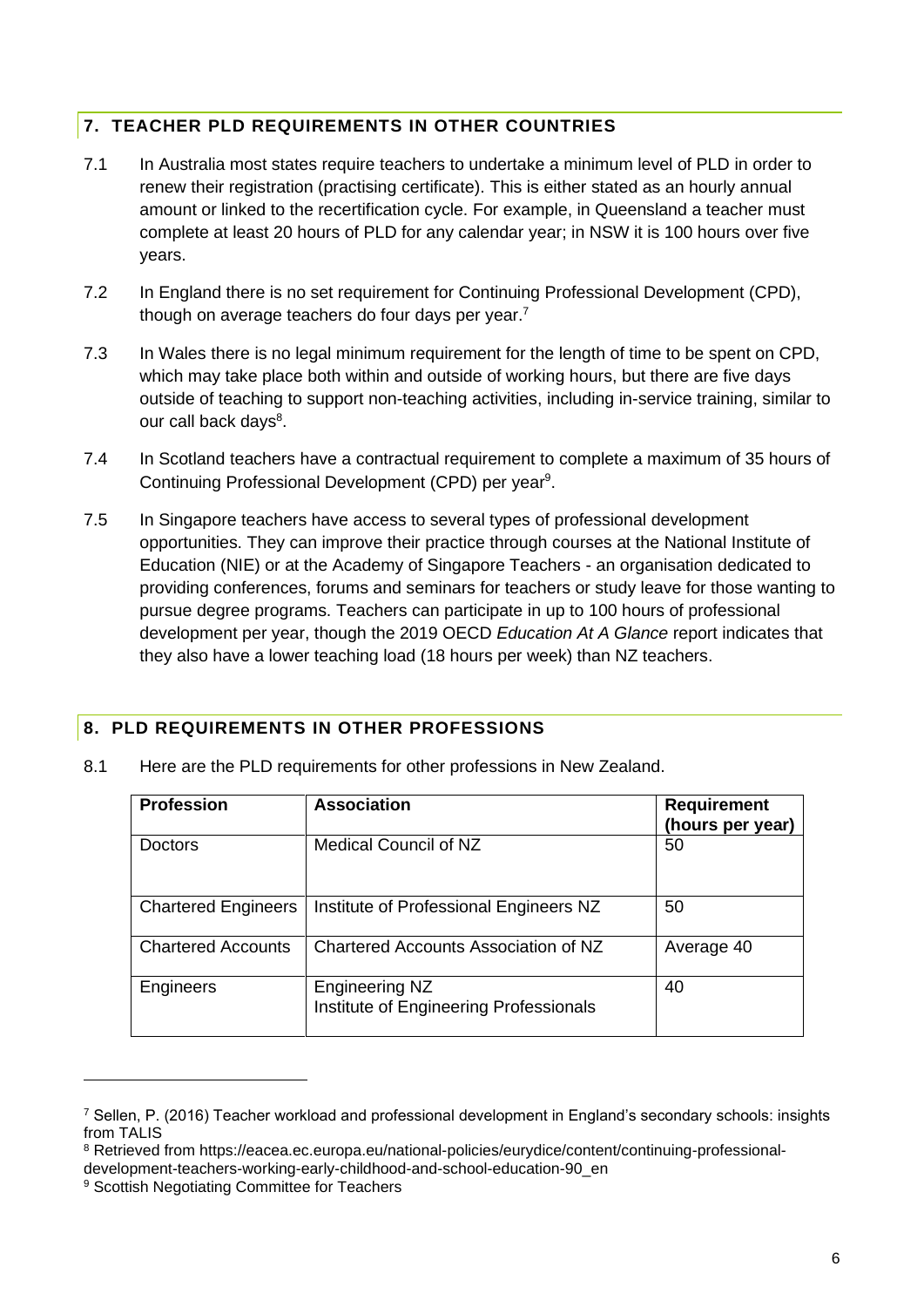| Architects                | New Zealand registered Architects Board     | Average 30 |
|---------------------------|---------------------------------------------|------------|
| <b>Dentists</b>           | Dental Council of NZ                        | Average 25 |
| <b>Nurses</b>             | Nursing Council of NZ                       | Average 20 |
| <b>Quantity surveyors</b> | New Zealand Institute of Quantity Surveyors | Average 15 |
| Lawyers                   | <b>New Zealand Law Society</b>              | 10         |

8.2 PLD requirements range from 10 hours per year to 50. There are also several professions, like teaching where the amount of PLD is not specified. See Appendix 2 for a more complete list.

#### <span id="page-7-0"></span>**9. EMPLOYMENT AGREEMENT AND CONTRACTUAL EXPECTATIONS OF PLD**

- 9.1 There is nothing stated about what is expected by the teaching profession in terms of quantum of PLD for teachers by either PPTA or by the Teaching Council, only an expectation that it should be a part of the wider aspect of the role.
- 9.2 The Compliance Reduction Taskforce and PPTA have tried unsuccessfully to get the Teaching Council to make an explicit statement on how much PLD a teacher is required to undertake to meet the profession's expectation.
- 9.3 The collective agreements provide no specific guidance either. There is nothing stated about what a minimum (or indeed maximum) amount of PLD is, only that it is to be undertaken. There is the authority to call back teachers for up to five days of PLD outside open-forinstruction times.
- 9.4 Potentially the collective agreements could be amended to reflect a PPTA position on what is a reasonable number of hours that an employer could expect a teacher to spend over a year in PLD. However, a whole-of-profession statement could equally sit outside the collective agreements as a measure of what employers should expect as reasonable.

#### <span id="page-7-1"></span>**10.WHAT IS A REASONABLE PLD EXPECTATION FOR SECONDARY TEACHERS?**

- 10.1 The absence of any position by the profession itself of what is reasonable for its members, and an agreement that is permissive, means that in practice it is the employers who define how much PLD teachers do.
- 10.2 In schools where reasonable employers are giving consideration to the broader workload demands on their staff and where teacher wellbeing is an important consideration this can work effectively. Collaborative planning, consultation and provision of time within the timetable will contribute to reasonable expectations on, and support for members in their PLD.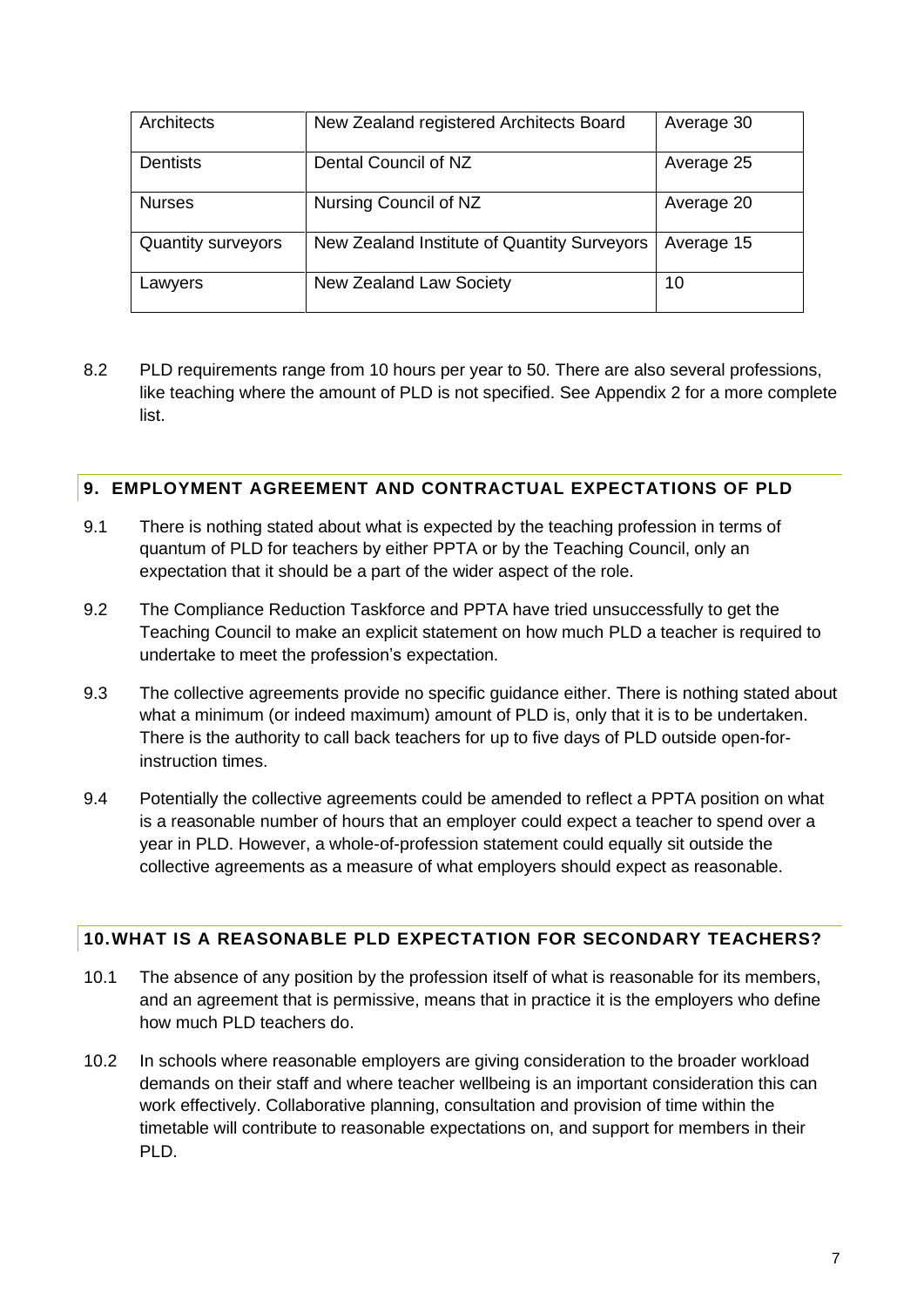- 10.3 For many other members, however, the absence of an agreed and reasonable expectation means an extensive workload burden with nothing they can point to either in the agreement or from the profession collectively with which to push back when they are told 'this is what I expect teachers to do as professionals'.
- 10.4 If the profession itself establishes reasonable PLD expectation for its members<sup>10</sup> this by itself would assist branches to counter excessive demands in this particular area of work overload. Indeed, it may even assist the Teaching Council to take a more helpful position.
- 10.5 Any decision about quantum of PLD would need guidelines about what counts as PLD and what counts as school-, as opposed to, teacher-directed PLD. For example, it is likely that a school organised teacher-only day on PB4L would be considered as five hours of schooldirected PLD whereas a department meeting that focuses on organisation, administration, and assessment and moderation would not count as PLD at all. These guidelines would address the issue of teachers being released from classes to attend courses compared with teachers doing PLD after school, in the evenings and in the holidays. They would also clarify how PLD fits within the call back provisions of the collective agreements.
- 10.6 Having established a membership position on what counts as PLD, and what is a reasonable amount of PLD to be expected of the profession, it would be easier to make the next step of building the professional learning expectation into hours of work. This would be timely as the Association is undertaking work on how to reflect teachers' hours of work in a collective agreement (to be compliant with the ERA). This would then safeguard the professional issue of PLD, within an industrial expression of what can reasonably be expected in terms of total workload of a teacher.
- 10.7 Provision of access to appropriate PLD is an employer responsibility;<sup>11</sup> therefore it is essential that employer-directed and teacher-identified PLD should be resourced by the employer through an allocation of contact time and/or any associated course and attendance costs.

# <span id="page-8-0"></span>**11.OPTIONS**

- 11.1 The time in the options below refers to time on top of normal teaching time as set out in the collective (20 hours for a teacher without other time allowances).
- 11.2 Many jurisdictions with education systems similar to New Zealand require teachers to undertake 20 -35 hours PLD per year. Singapore is an outlier with up to 100 hours (but with a lower weekly classroom contact load).
- 11.3 Some options:
	- a) 20 hours per year seems to be the most common requirement to renew practising certificate in Australia

<sup>&</sup>lt;sup>10</sup> Acknowledging that this means recognising differences for PCTs and the small numbers not meeting the professional standards.

 $11$  STCA s.3.1.1 b (iv)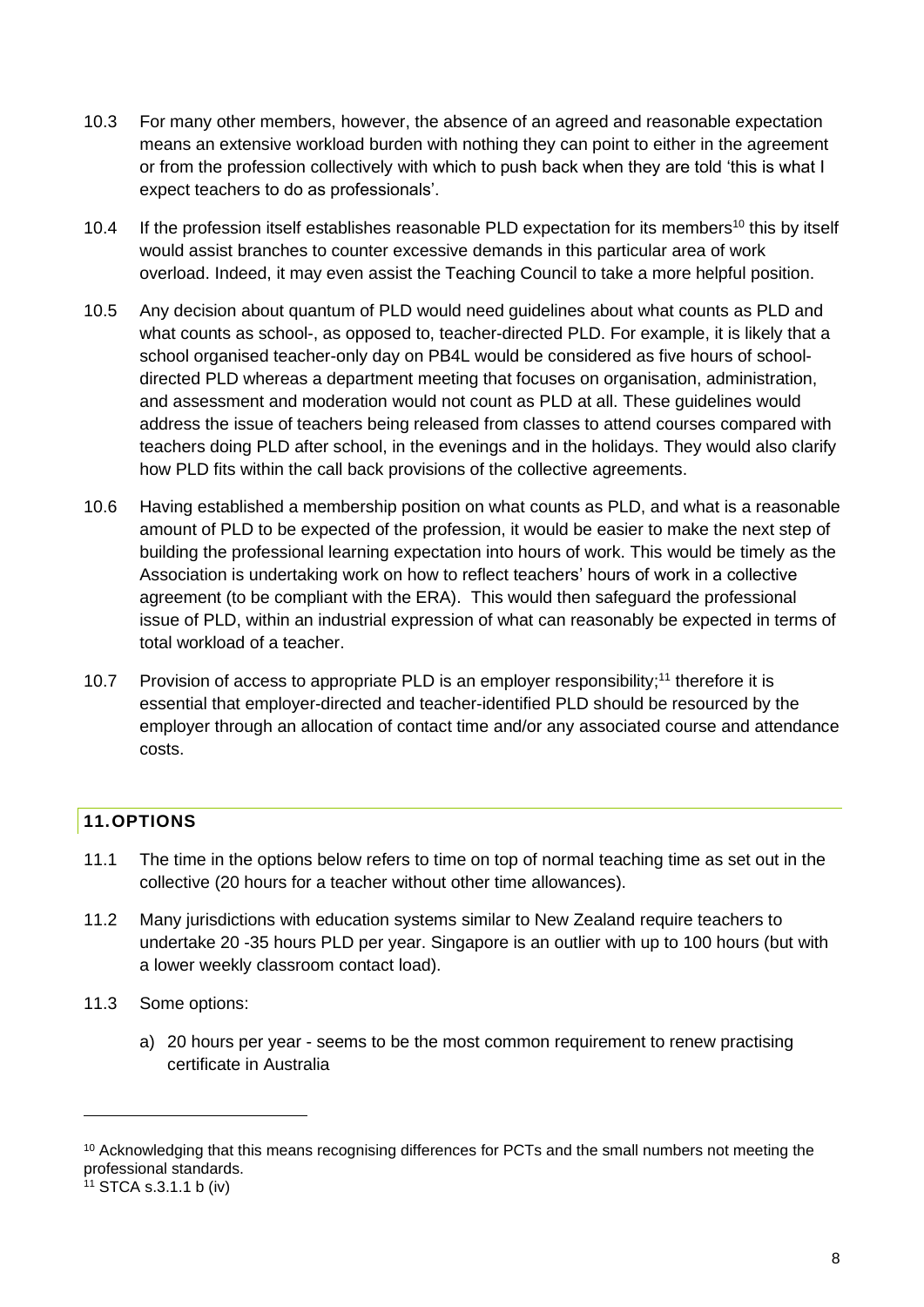- b) 25 hours per year is the equivalent of the five call back days which is what is in the collective and schools are entitled to use.
- c) 35 hours is similar to Scotland. Some schools have PLD built into the teaching week, sending students home early one day a week, having students start late, or using assembly time. In these schools this is often about 40 minutes per week, which would equate to about 35 hours per year.
- d) 45 hours per year –would equal the 20 hours required in Australia plus the five call back days, which is what is in the collective agreements and schools are entitled to use.
- 11.4 If PPTA adopts PLD at the upper end of these options there is a concern that schools would struggle to support 22 hours (approximately four days) of teacher-identified PLD. This could be a barrier.
- 11.5 Option B has some advantages. For schools that use the call back days, this would meet the requirement. However, under the 50-50 split schools would be only able to use half of that time for full school PLD. This may meet resistance from employers. For schools that do not use the call back days, this would allow 12-13 hours (approximately two days) for schooldirected PLD, and the same for teacher-identified PLD.
- 11.6 Option A means that a school can have two days school-directed PLD, and each teacher is entitled to two days of teacher-directed PLD. This seems a reasonable expectation. It is also the same as that required in many of the states in Australia. This would mean that schools could only use two of the five call back days for school-directed PLD which, like Option B, may get resistance from some employers. It would entitle each teacher to two teacherdirected PLD days which will be welcomed by teachers, especially those who feel that they do not get enough curriculum-related PLD. Granting teachers two PLD days is something that schools should be able to budget for and should meet their requirement in the collective agreements that boards of trustees make provisions for "Opportunities for the enhancement of the abilities of individual employees" (STCA s.3.1.1 b (iv)).
- 11.7 The executive recommends adopting option A.

## <span id="page-9-0"></span>**12.EXCEPTIONS**

- 12.1 The professional expectation would apply generally to fully certificated teachers.
- 12.2 The exceptions to it would be:
	- provisionally certificated teachers (who receive an additional time allowance for their professional development during their first two years, and
	- teachers requiring additional support under part 3 of the STCA or part 2 of the ASTCA, and
	- teachers for whom there is additional resourcing provided with their role for specific professional development purposes (e.g. SCTs, WSTs, ACTs).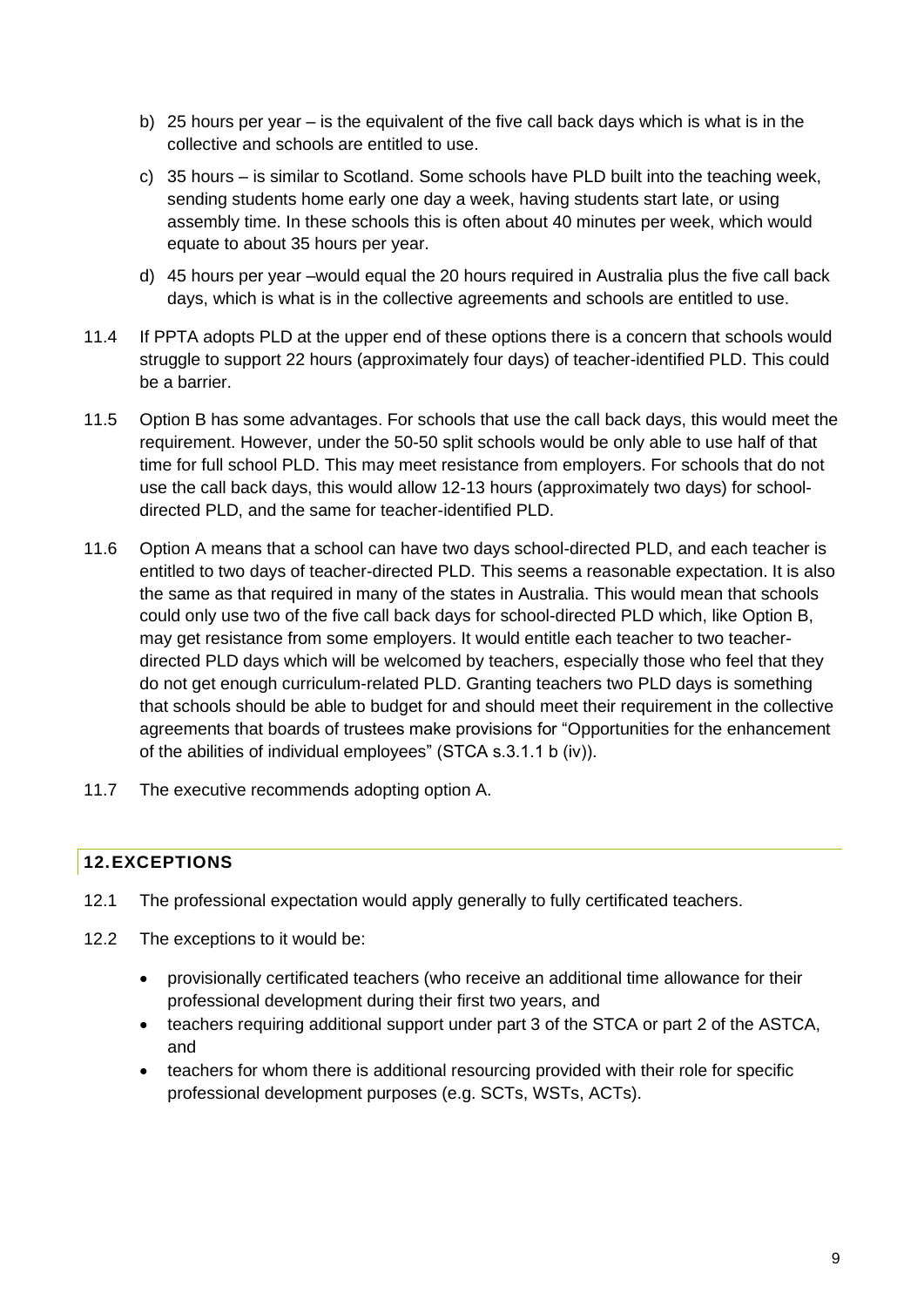#### <span id="page-10-0"></span>**13.CURRENT RISKS AND BENEFITS**

- 13.1 In some states in Australia teacher PLD requirements are linked to the renewal of teacher registration (practising certificates). In addition, to guarantee quality, course providers need to be accredited by the state registration board (equivalent to our Teaching Council). In Victoria the registration body, the Victorian Institute of Teaching (VIT), randomly audits teachers for evidence of PD hours. Teachers are encouraged to log their PD with VIT, and identify the APST (standards) the PD activity relates to, and reflect on the learning and how it will improve their practice. NSW has a similar requirement<sup>12</sup>.
- 13.2 There is a risk that the government will want to do this in New Zealand, too. Given that PPTA already has concerns about teacher workload and the expanded roles of the Teaching Council we would not want teachers to have to log PLD with the Teaching Council, as is required in Australia, nor have the Council accrediting providers.
- 13.3 There is also a risk that some schools will be over-zealous in monitoring teacher–directed PLD (as some have done with appraisal).
- 13.4 However, as other jurisdictions referred to in this paper illustrate, these are not necessarily linked to having a specific expectation around appropriate quantum of PLD.
- 13.5 To the degree that both of these risks (which PPTA would resist) currently exist they would be mitigated by a defined quantum of PLD that can be expected rather than the currently potentially unconstrained expectations.

## <span id="page-10-1"></span>**14.WHAT IS NOT DIRECTLY ADDRESSED?**

- 14.1 This initiative is only one step towards improving how PLD operates in schools. It will only impact the amount of PLD, not the quality, though limiting the number of hours available for school-directed PLD may well increase the standard of PLD that schools offer. When teachers' time is rationed, schools will want to use this time wisely - and may think twice before calling staff together. Nor does this proposal address the paucity of PLD available to teachers. This may not be properly addressed until the Education Service Agency is established.
- 14.2 PPTA has the PLD Fund which both provides courses, conferences and seminars and also assists teachers to attend PLD provided by subject associations. However, while this is a welcome addition to the PLD situation, on its own it cannot address the lack of support for teacher growth and development.
- 14.3 There is a risk that schools that were prepared to offer more PLD will choose to restrict this to 20 hours. This need not be the case. Schools can continue to allow teachers to undertake as much PLD as they like, only after 20 hours this will be voluntary or by agreement.

<sup>12</sup> NSW Education Authority (2018) Maintenance of Teacher Accreditation Policy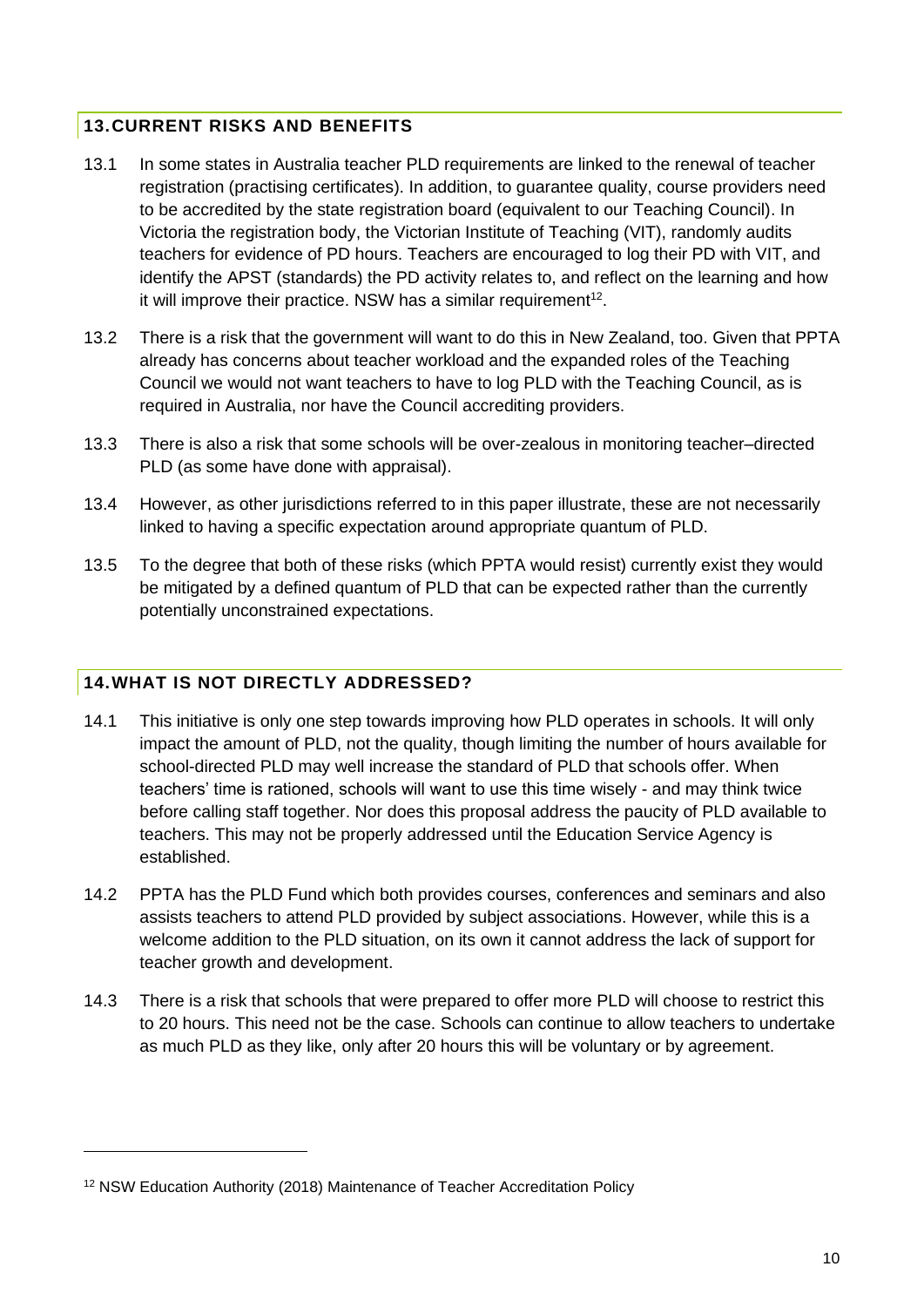### <span id="page-11-0"></span>**15.CONCLUSION**

15.1 This paper has outlined the benefits of PPTA having a policy on the amount of PLD teachers should be entitled to. The proposal of 20 hours is reasonable and realistic and should be able to be met by all schools. Requiring teachers to be responsible for half of the PLD entitlement is common in other jurisdictions and will be welcomed by teachers who feel that their needs are not currently being met. There is a risk that the ministry will not agree to a set entitlement of PLD without a paper trail which may develop into a workload issue.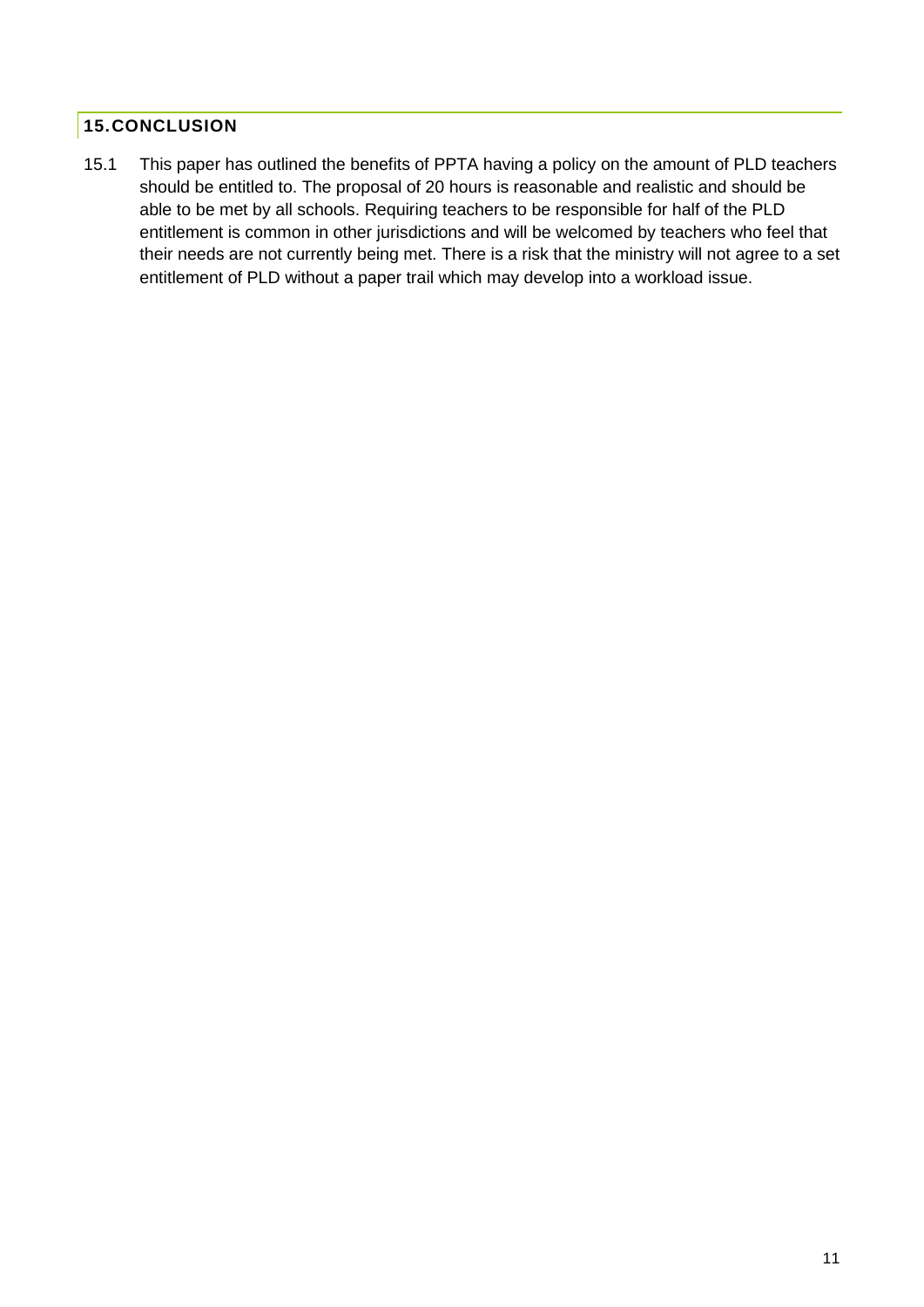#### <span id="page-12-0"></span>**16.APPENDIX 1**



PPTA survey on Professional Learning and Development (PLD)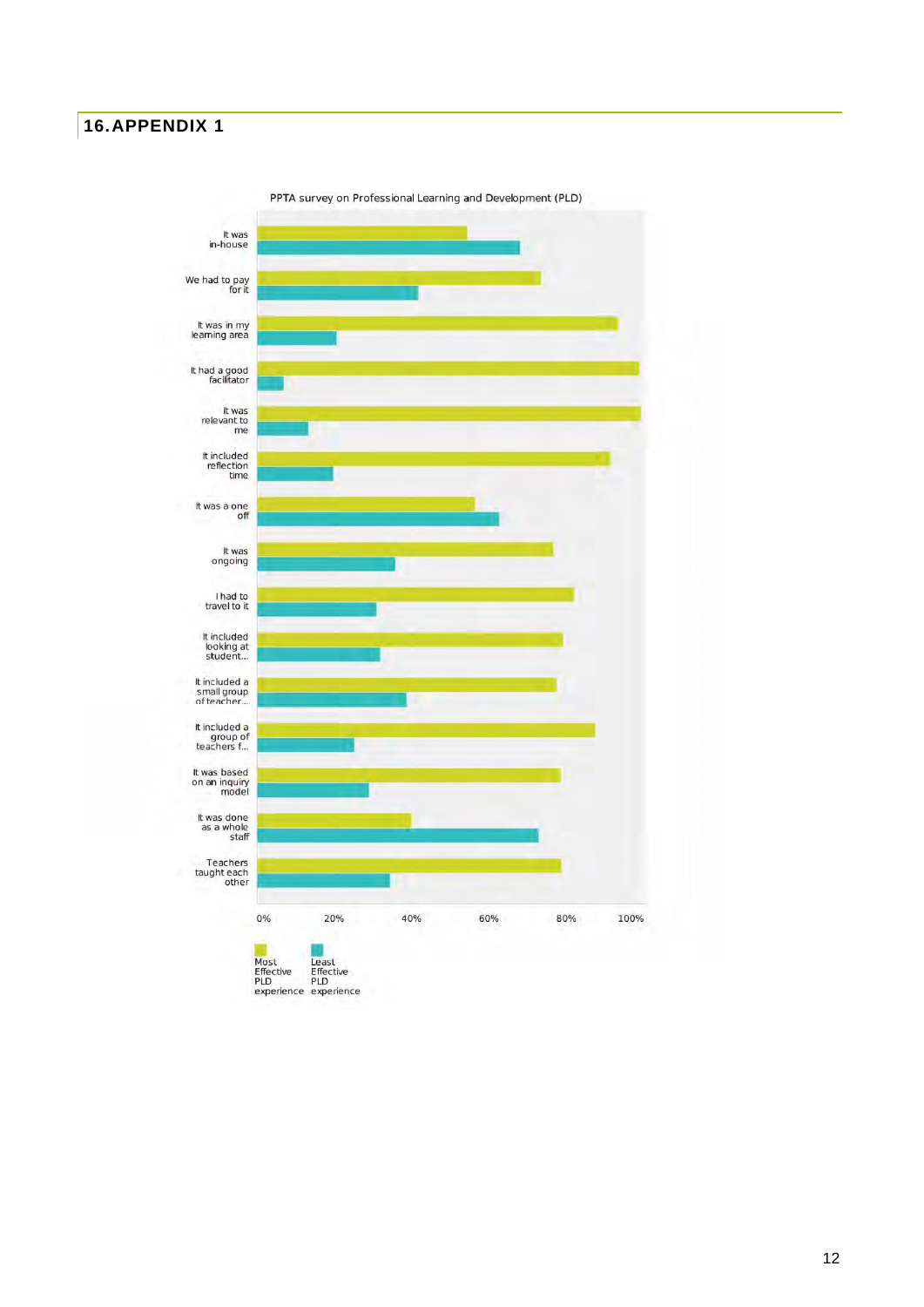# **17.APPENDIX 2**

<span id="page-13-0"></span>

| <b>Profession</b>          | <b>Association</b>                                                 | <b>Requirement</b><br>(hours per year) | <b>Notes</b>                                                                                                                                                                                                                                                                                                                                                                                                                 |
|----------------------------|--------------------------------------------------------------------|----------------------------------------|------------------------------------------------------------------------------------------------------------------------------------------------------------------------------------------------------------------------------------------------------------------------------------------------------------------------------------------------------------------------------------------------------------------------------|
| <b>Doctors</b>             | <b>Medical Council of NZ</b>                                       | 50                                     | at least 10 hours a year of peer review<br>at least 20 hours a year of continuing medical education (CME)<br>Continuing professional development (CPD) must be relevant to the<br>type of practice                                                                                                                                                                                                                           |
| <b>Chartered Engineers</b> | Institute of Professional<br><b>Engineers NZ</b>                   | 50                                     | Guideline only - achievement assessed on learning and its application,<br>NOT total hours spent.                                                                                                                                                                                                                                                                                                                             |
| <b>Chartered Accounts</b>  | <b>Chartered Accounts</b><br>Association of NZ                     | Average 40                             | 120 hours over three years, 90 hours must be formal CPD                                                                                                                                                                                                                                                                                                                                                                      |
| Engineers                  | <b>Engineering NZ</b><br>Institute of Engineering<br>Professionals | 40                                     |                                                                                                                                                                                                                                                                                                                                                                                                                              |
| Architects                 | New Zealand registered<br><b>Architects Board</b>                  | Average 30                             | 1000 points (100 to 200 hours) over five years<br>Scheduled CPD typically allocated at 5 to 10 points per hour.                                                                                                                                                                                                                                                                                                              |
| <b>Dentists</b>            | Dental Council of NZ                                               | Average 25                             | 50 over 2 years                                                                                                                                                                                                                                                                                                                                                                                                              |
| <b>Nurses</b>              | Nursing Council of NZ                                              | Average 20                             | 60 over 3 years                                                                                                                                                                                                                                                                                                                                                                                                              |
| Quantity surveyors         | New Zealand Institute of<br><b>Quantity Surveyors</b>              | Average 15                             | 45 over 3 years                                                                                                                                                                                                                                                                                                                                                                                                              |
| Lawyers                    | New Zealand Law<br>Society                                         | 10 per year                            |                                                                                                                                                                                                                                                                                                                                                                                                                              |
| Pharmacists                | <b>Pharmaceutical Society</b><br>of New Zealand                    | Not prescribed                         | A competence framework developed to be flexible and versatile and<br>relevant to variety of stakeholders. A prescriptive approach avoided in<br>favour of general guidance.<br>Individual pharmacists use the framework to guide professional<br>learning and help identify their own learning needs through reflective<br>approach based on skills and competencies required for their<br>particular professional practice. |
| <b>Teachers</b>            |                                                                    | Not prescribed                         | An expectation that there will be some. Much is employer directed.                                                                                                                                                                                                                                                                                                                                                           |